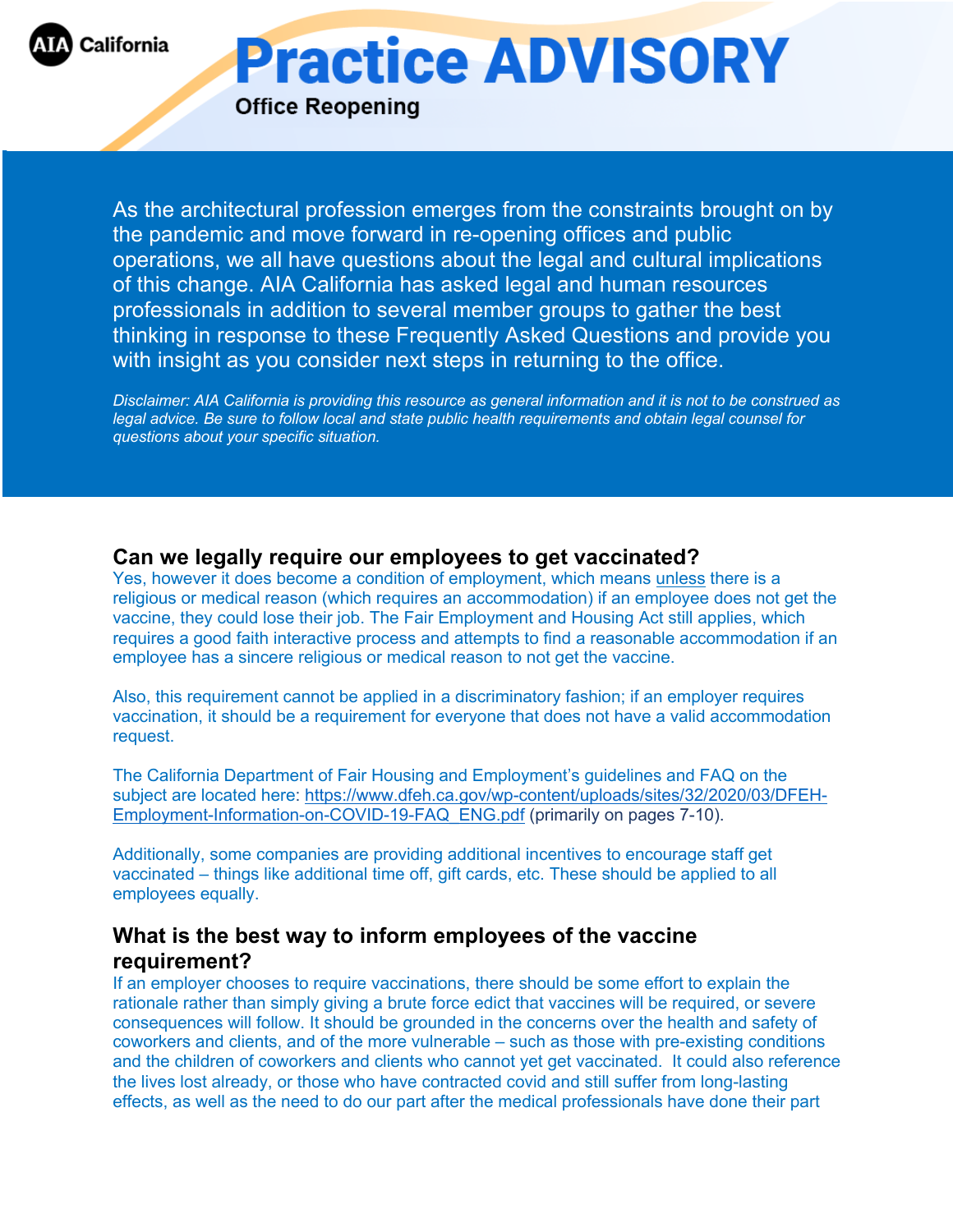



over the last year. Vaccinations also help prevent viral outbreaks in the workforce that could require additional quarantines. In short, an appeal to a sense of shared duty, rather than just a command, should be more positively received by employees.

# **Regarding vaccination becoming 'a condition of employment' – does that require employers to amend their personnel manual to specifically address this requirement?**

Employers should definitely have something in writing, but it doesn't necessarily need to be part of the personnel manual or handbook. Instead, an official statement should be issued, in writing - a memoranda or other bulletin noting what is required for a return to the office, along with a statement about contacting management if they are requesting an accommodation for a medical or sincere religious reason. A careful employer will have a published policy that can be consistently and fairly applied, as relying on words at a meeting or zoom or a written policy that is vague and inconsistent will leave far too many gray areas that could potentially create unnecessary liabilities for employers.

## **What do we do if we have an employee who refuses to get vaccinated**?

Without an accommodation request (disability or religious reason), an employer can discipline the employee who refuses to get vaccinated. However, there is a fine line, and an employer can create liability for itself if it disciplines an employee who makes claims about discrimination related to a vaccine requirement or who attempts to engage in 'collective action' related to the vaccine – such as trying to get other workers to oppose vaccination efforts. If there is discipline, a careful employer will ensure the documentation on the discipline is only related to the employee refusing to perform a mandatory action – in this case, obtain vaccination – without any valid accommodation request.

# **What if our firm decides not to require vaccinations for the staff as a pre-requisite for returning to the office?**

At the moment, there is no requirement in Cal-OSHA or any state health regulation that requires individuals to be vaccinated to return to work. As throughout the pandemic, these regulations remain subject to change, so it is possible the State will mandate a new requirement in the future, although it currently appears unlikely to change. It could possibly increase an employer's risk exposure, as unvaccinated employees are significantly more likely to catch the virus and possibly pass it on to other coworkers (which could create workers compensation exposure) or to clients or third parties. A claimant could argue that not requiring vaccinations is a failure to meet a reasonable duty of care, and this argument remains untested in the courts (and will remain untested in the Court of Appeal for some time).

## **Can we as a firm be held legally responsible for a workplace with unvaccinated staff?**

Right now, the answer is probably not, because not everyone can get a vaccine just yet, but this is rapidly changing. It also depends on if an employer generally follows the safety guidelines imposed by the State and County Health Departments (which themselves will be changing as things reopen). For example, masks are required. But if an employer has an employee that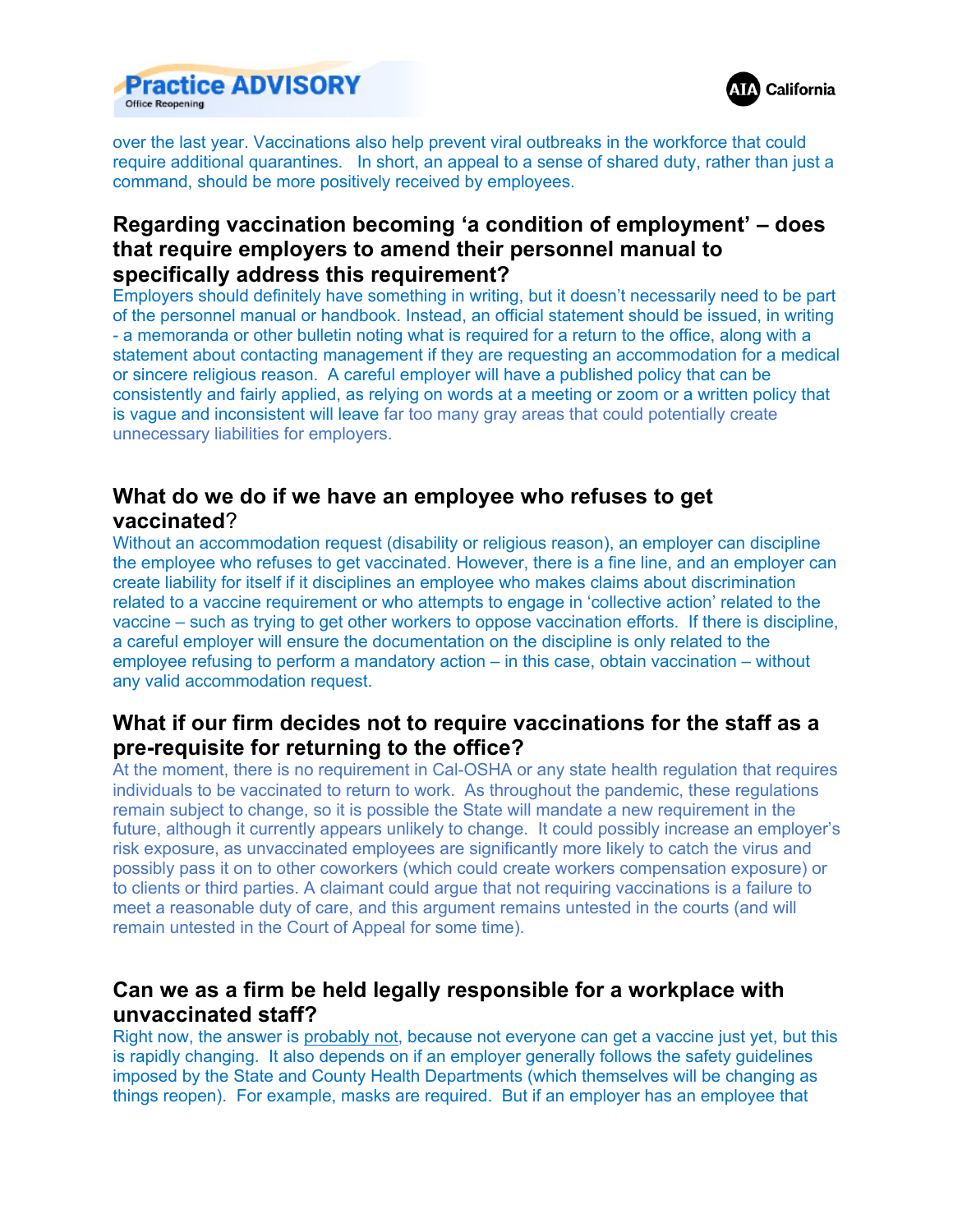



chronically fails to wear a mask and the company is aware of this fact but takes no action, if that employee exposes someone (especially a third party), they could argue the employer breached its duty of care and also violated health and Cal-OSHA regulations, which contributed to the injury.

Also, if an employee becomes sick due to exposure at work, it triggers workers compensation liability (at a minimum, a rebuttable presumption that the employee contracted the virus at work). Workers' compensation liability also applies if someone contracts COVID because another employee was not vaccinated (due to a legitimate reason). Workers compensation law is a "no-fault" system, so the law will still impose liability on the employer for any workplace exposure, even if the employer met the standard of care for safety.]

# **Is COVID Testing and Vaccination Time "Hours Worked" in California?**

The California Labor Commissioner has now released updated guidance addressing questions related to what and when an employer will have to pay for testing or vaccinations. The determining factor is whether or not the employer "requires" employees to either get tested or get vaccinated.

## **Employer-Required Testing and Vaccinations**

When an employer is requiring employees to be tested or vaccinated:

- The employer must pay for the time it takes for the testing or vaccination, including travel time
- The time must be considered "hours worked," and the time associated with completing the test or vaccination, including any time traveling and waiting for the test or vaccination to be performed, would constitute time worked
- Time spent waiting for COVID-19 test results is not compensable as hours worked, although the worker may be able to utilize paid leave while waiting for the results.
- The employee cannot be required to utilize paid leave if the time is considered "hours worked."
- If there are any costs for the test or vaccination, the employer must pay, as it is a reimbursement for necessary business expenses
- If the testing or vaccination is performed at a location other than the employee's ordinary worksite, the employer will also be required to reimburse for necessary expenses incurred to travel to and from the testing or vaccination location.

#### **Not-Required Testing and Vaccinations**

If the employer is not requiring that employees be tested or vaccinated:

- The worker may be able to utilize paid leave for time off from work to obtain testing or vaccination.
- Regular paid sick leave may be used for preventive care, which includes medical testing and vaccines, for the employee or the employee's family members, and is protected against retaliation under the Labor Code.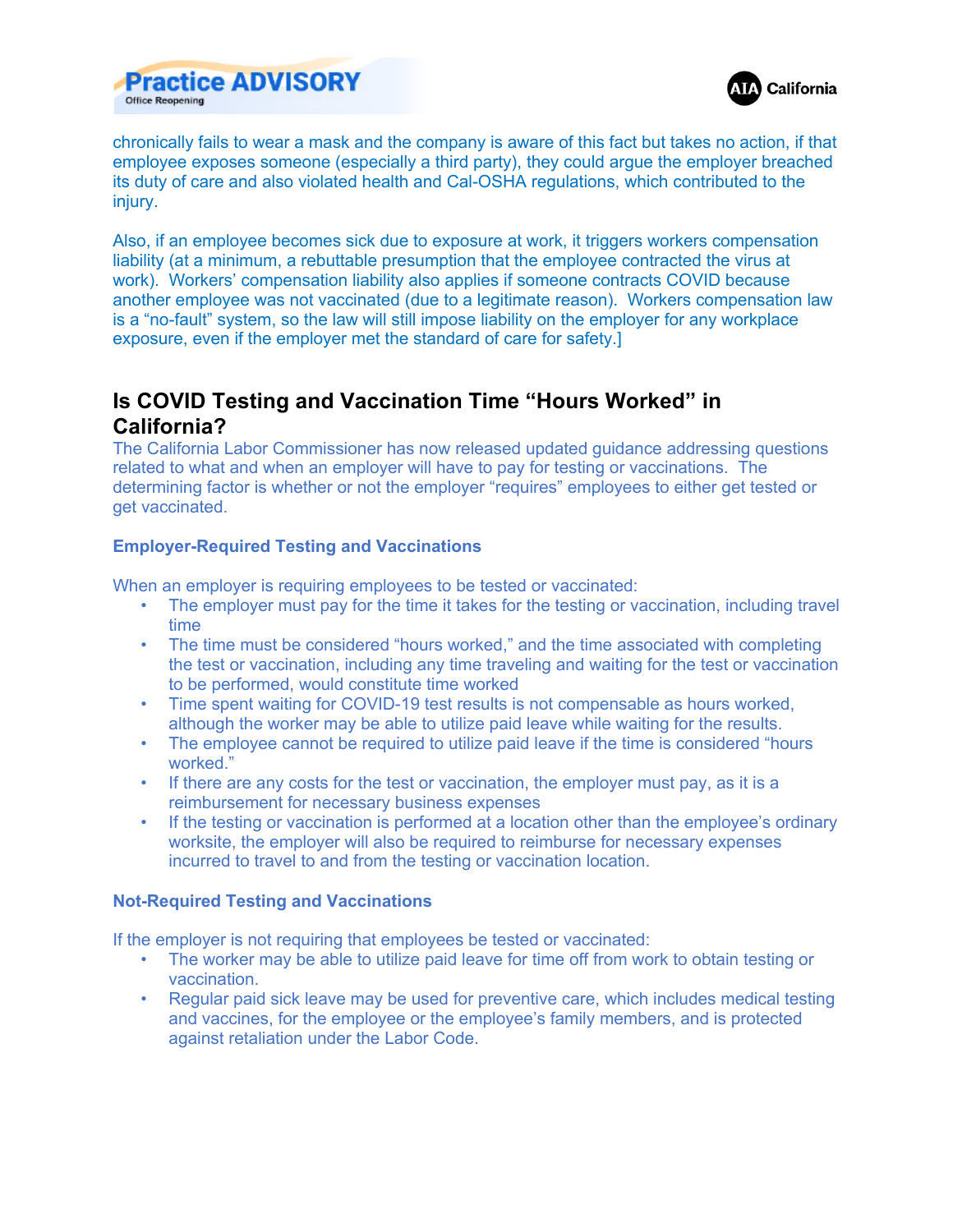



### **COVID-19 Testing and Vaccine FAQs (excerpted from Department of Fair Housing and Employment)**

(1) Is an employer required to compensate employees for the time spent obtaining a COVID-19 test or vaccination?

If the employer requires an employee to obtain a COVID-19 test or vaccination (see Department of Fair Employment and Housing FAQs for guidance on the types of COVID-19 tests an employer may require and on vaccination), then the employer must pay for the time it takes for the testing or vaccination, including travel time.

The employer must pay for the time it takes for testing or vaccination because such time would constitute "hours worked." The term "hours worked" means the time during which a worker is subject to the control of an employer and includes all the time the worker is suffered or permitted to work, whether or not required to do so. Under this definition, one way to determine whether time a worker spends performing a task must be paid as time worked is whether the employer exercised control over the worker by requiring the worker to perform that task. If an employer requires that a worker obtain a medical test or vaccination, the time associated with completing the medical test or vaccination, including any time traveling and waiting for the test or vaccination to be performed, would constitute time worked. However, unless otherwise required, the time spent waiting for COVID-19 test results is not compensable as hours worked, although the worker may be able to utilize paid leave while waiting for the results.

An employer cannot require the worker to utilize paid leave if the time is considered "hours worked" as referenced above.

If the time is not considered "hours worked," the worker may be able to utilize the worker's paid leave for time off from work to obtain testing or vaccination. Regular paid sick leave may be used for preventive care, which includes medical testing and vaccines, for the employee or the employee's family members, and is protected against retaliation under the Labor Code.

(2). Is an employer required to compensate employees for the cost of a COVID-19 test or for the cost, if any, of getting a COVID-19 vaccination?

Yes, if an employer expressly requires an employee to obtain a COVID-19 test or a vaccination, or if the employee obtains the test or vaccination as a direct consequence of the employee's discharge of the employee's duties (i.e., the test or vaccination is effectively required for a job), the employer must pay for the costs of the test or vaccination as it is a reimbursement for necessary business expenses. If the employer requires a test or vaccination and there is no designated testing site, workers should ask which location(s) or vendor(s) are acceptable to the employer to avoid disputes over cost.

If the testing or vaccination is performed at a location other than the employee's ordinary worksite, the employee may also be entitled to reimbursement for necessary expenses incurred to travel to and from the testing or vaccination location.

#### (3). What anti-retaliation protections apply to vaccinations?

The Department of Fair Employment and Housing (DFEH) enforces an anti-retaliation provision under the Government Code that protects employees seeking reasonable accommodations for a disability or sincerely-held religious belief or practice, among other protected activities. More information on this protection is available on DFEH's website https://www.dfeh.ca.gov/.